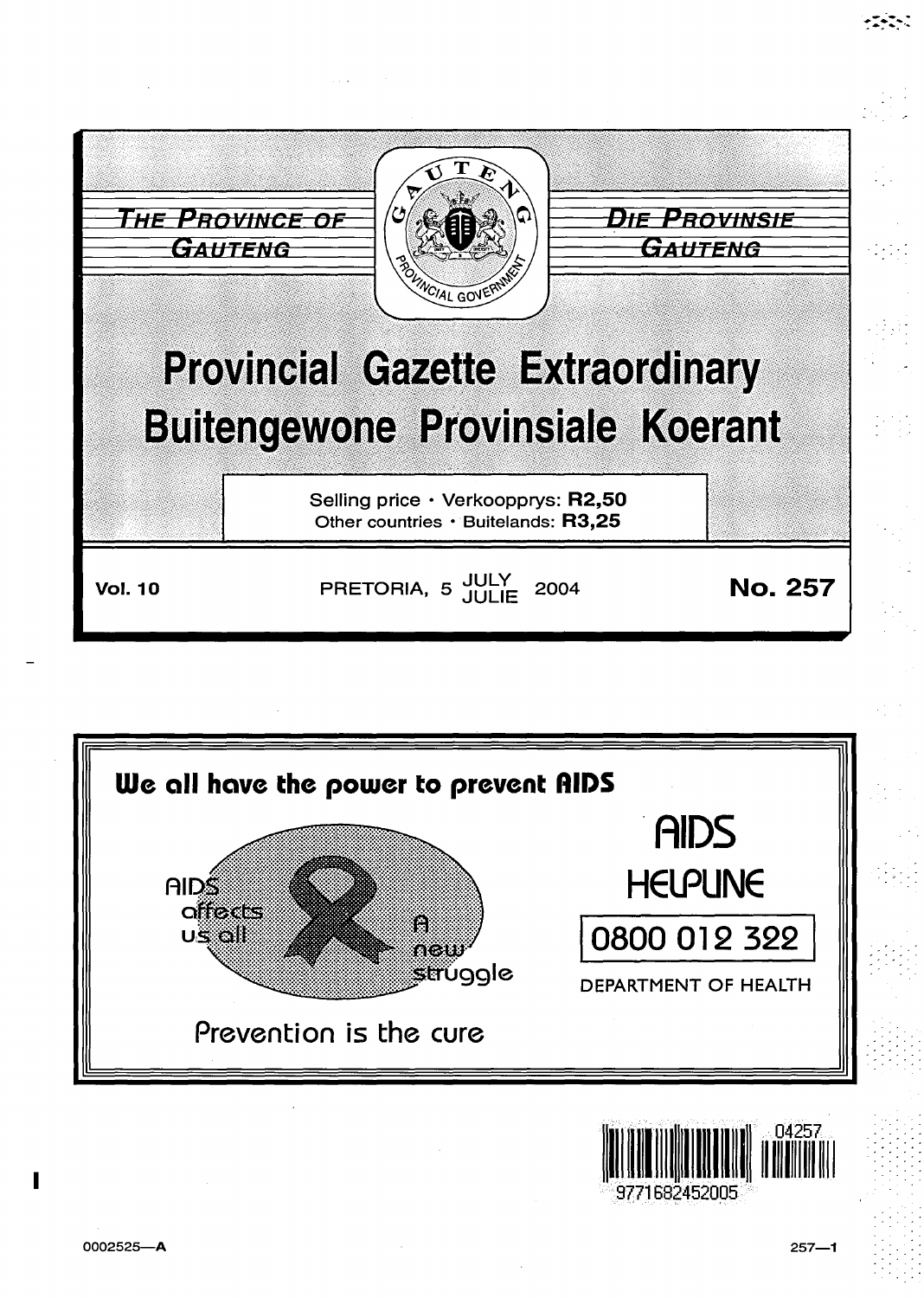$\frac{1}{2} \sum_{i=1}^{n} \frac{1}{2} \sum_{j=1}^{n} \frac{1}{2} \sum_{j=1}^{n} \frac{1}{2} \sum_{j=1}^{n} \frac{1}{2} \sum_{j=1}^{n} \frac{1}{2} \sum_{j=1}^{n} \frac{1}{2} \sum_{j=1}^{n} \frac{1}{2} \sum_{j=1}^{n} \frac{1}{2} \sum_{j=1}^{n} \frac{1}{2} \sum_{j=1}^{n} \frac{1}{2} \sum_{j=1}^{n} \frac{1}{2} \sum_{j=1}^{n} \frac{1}{2} \sum_{j=1}^{n$ 

Ry.

a ag

 $\frac{1}{2}+\frac{1}{2}\frac{1}{2}\frac{1}{2}$ 

 $\begin{bmatrix} 1 & 1 \\ 1 & 1 \end{bmatrix}$ 

 $\begin{pmatrix} 1 \\ 1 \\ 1 \end{pmatrix}$ 

 $\sim$   $\sim$ 

 $\frac{1}{2}$  ,  $\frac{1}{2}$  ,  $\frac{1}{2}$ 

 $\sim$   $\sim$ 

 $\sim$ 

 $\ddot{\phantom{0}}$ 

 $\overline{\phantom{a}}$ 

 $\bar{z}$ 

 $\mathcal{L}_{\mathcal{A}}$ 

|      | <b>CONTENTS - INHOUD</b>                                                                                  |             |                |
|------|-----------------------------------------------------------------------------------------------------------|-------------|----------------|
| 'No. |                                                                                                           | Page<br>Mo. | Gazette<br>No. |
|      | <b>LOCAL AUTHORITY NOTICES</b>                                                                            |             |                |
|      | 1317 Town-planning and Townships Drdinance (15/1986): City of Tshwane Metropolitan Municipality: Pretoria | З           | .257           |
|      |                                                                                                           |             | 257            |

J.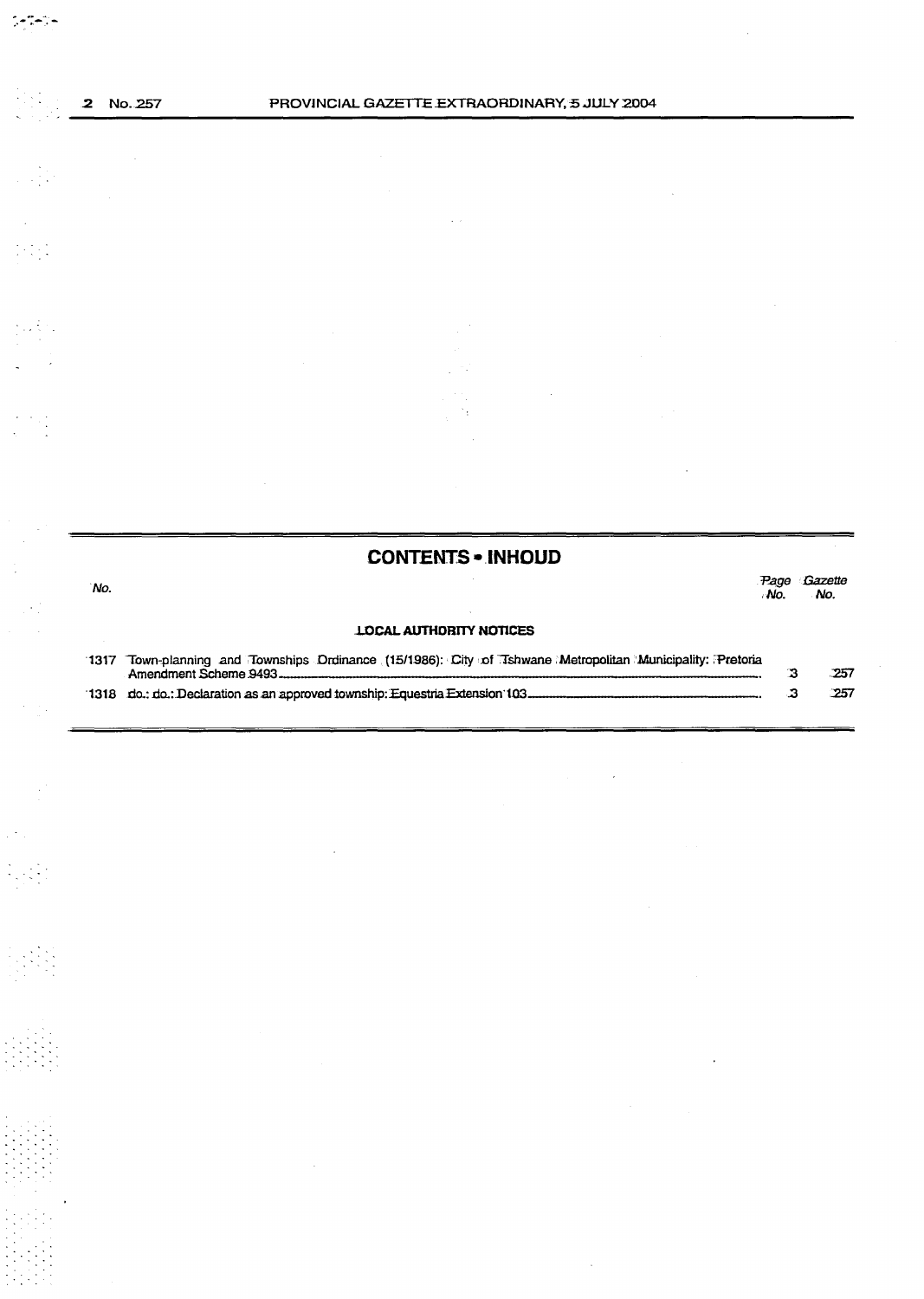# **LOCAL AUTHORITY NOTICES:**

# LOCAL AUTHORITY NOTICE 1317

#### CITY OF TSHWANE METROPOLITAN MUNICIPALITY.

### PRETORIA AMENDMENT SCHEME 9493

It is hereby notified in terms of the provisions of section 125 (1) of the Town-planning and Townships<br>Ordinance, 1986: (Ordinance: 15 of 1986), that the City of Tshwane: Metropolitan Municipality has approved an amendment scheme with regard to the land in the township of Equestria Extension 103, being an amendment of the Pretoria Town-planning Scheme, 1974.

Map 3 and the scheme clauses of this amendment scheme are filed with the Acting General Manager: Legal Services, and are open to inspection during normal office hours.

This amendment is known as Pretoria Amendment Scheme 9493.

(K13/2/Equestria x103 (9493)) June 2004:

**Acting General Manager: Legal Services:** (Notice Na 544/2004)

# PLAASLIKE BESTUURSKENNISGEWING 1317

# STAD TSHWANE METROPOLITAAN SEMUNISIPALITEIT

#### PRETORIA WYSIGINGSKEMA 9493:

Hierby word ingevolge die bepalings van artikel 125 (1) van die Ordonnansie op Dorpsbeplanning en Dorpe, 1986 (Ordonnansie: 15 van 1986), bekend gemaak dat die Stad Tshwane Metropolitaanse Munisipaliteit. 'n wysigingskema met betrekking tot die grond in die dorp Equestria Uitbreiding 103. synde 'n wysiging van die Pretoria-dorpsbeplanningskema, 1974, goedgekeur het.

Käart: 3 em die skemaklousules van hierdie wysigingskema word deur die Waarnemende Hoofbestaurder: Regsdienste, in bewaring gehou en le gedurende gewone kantoorure ter insae.

Hierdie wysiging staan bekend as Pretoria-wysigingskema 9493.

(K13/2/Equestria x103 (9493)) Junie 2004

Waarnemende Hoofbestuurder: Regsdienste (Kennisgewing Na 544/2004)

### LOCAL AUTHORITY NOTICE 1318

### CITY OF TSHWANE METROPOLITAN MUNICIPALITY.

#### **DECLARATION OF EQUESTRIA EXTENSION 103 AS APPROVED TOWNSHIP**

In terms of section 103 of the Town-planning and Townships Ordinance, 1986 (Ordinance No. 15 of 1986), the City of Tshwane Metropolitan Municipality hereby declares the Township of Equestria Extension 103. to be am approved township, subject to the conditions as set out in the Schedule hereta:

 $(K13/2)$ Equestria x103)

#### **SCHEDULE**

CONDITIONS UNDER WHICH THE APPLICATION MADE BY LININGTON AND SONS CC IN TERMS: OF THE PROVISIONS: OF PARTIC OF THE TOWN-PLANNING: AND TOWNSHIPS: ORDINANCE, 1986: (ORDINANCE NO: 15: OF 1986); FOR: PERMISSION: TO: ESTABLISH A TOWNSHIP ON PORTION 457 OF THE FARM THE WILLOWS 340UR, PROVINCE OF GAUTENG. **HAS BEEN GRANTED.** 

- CONDITIONS OF ESTABLISHMENT  $11.$ 
	- **NAME**  $1111$

The name of the township shall be Equestria Extension 103.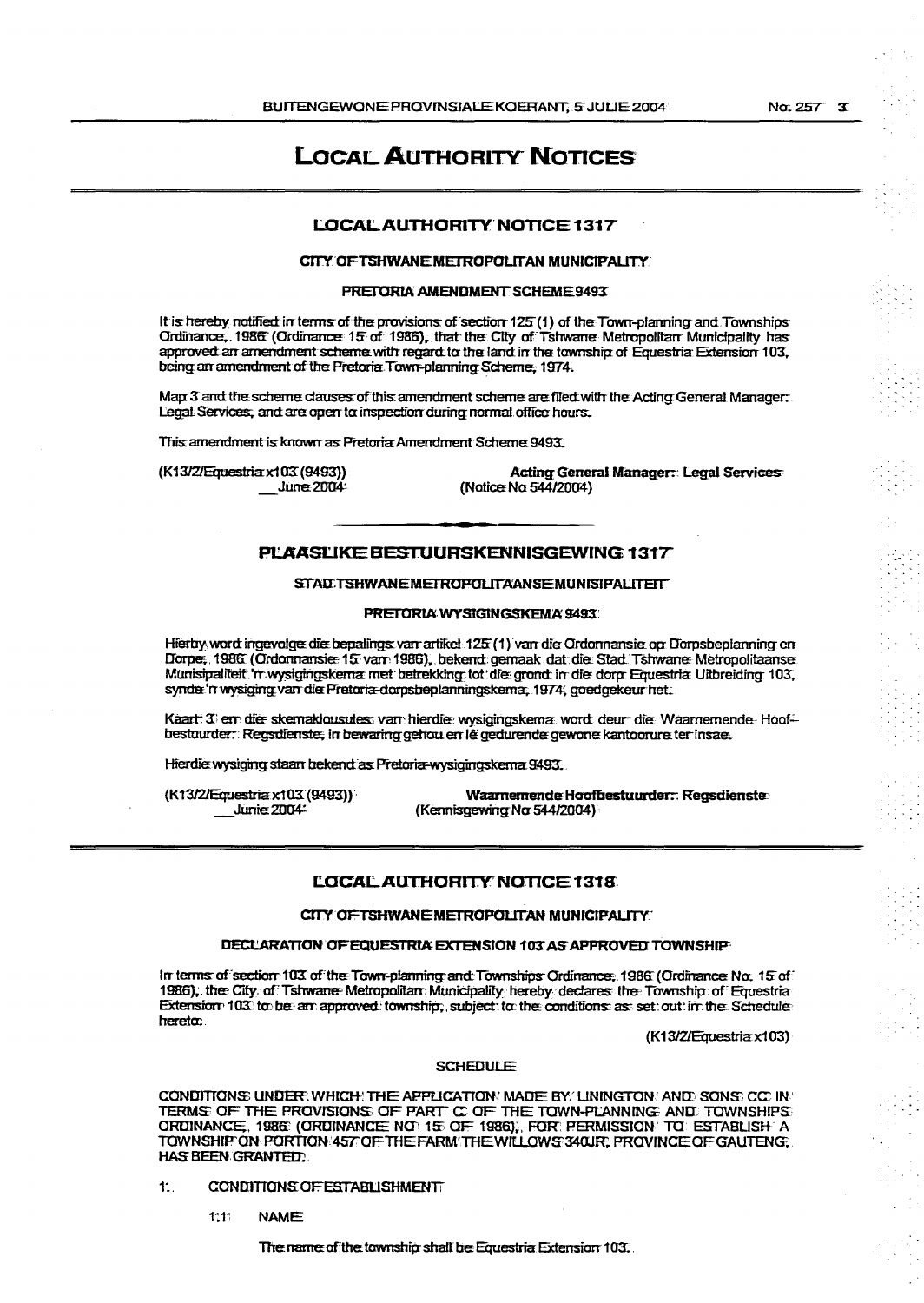#### 1.2 DESIGN

The township shall consist of erven, parks and streets as indicated on General Plan SG No 902/2004. ' . . .

# 1.3 DISPOSAL OF EXISTING CONDITIONS OF TITLE

All erven shall be made subject to existing conditions and servitudes, if any, including the reservation of the rights to minerals, but excluding -

- a) the following servitude which affect Erf 735 and a street in the township;
- "(1)B By virtue of Notarial Deed of Servitude K2439/98S the herein mentioned property is subject to a servitude for general municipal purposes, 5 metres wide, in favour of the CITY OF TSHWANE MUNICIPAL COUNCIL, along the south eastern boundary which is indicated by the line AB on Diagram LG12798/97, annexed to the said deed." ' \_ .. j -

#### 1.4 LAND FOR MUNICIPAL PURPOSES

The following erf shall be transferred to the local authority by and at the expense of the township owner:

Parks (public open space) Erf 735  $\mathcal{A} \subset \mathcal{A}$ 

AND/OR

#### 1.5 ENDOWMENT

Payable to the City of Tshwane Metropolitan Municipality.

The township owner shall pay the City of Tshwane Metropolitan Municipality as endowment a total amount of R51 000,00 which amount shall be used by the City of Tshwane Metropolitan Municipality for the acquisition of land for park and/or public open space purposes.

The said endowment amount shall be payable in accordance with the provisions of section 81 of the Town-planning and Townships Ordinance, 1986 (Ordinance 15 of 1986).

### 1.6 REMOVAL OR REPLACEMENT OF MUNICIPAL SERVICES

Should it become necessary to move or replace any existing municipal services as a result of the establishment of the township, the cost thereof shall be borne by the township owner.

#### 1.7 DEMOLITION OF BUILDINGS AND STRUCTURES

When required by the City of Tshwane Metropolitan Municipality to do so, the township owner shall at his own expense cause to be demolished to the satisfaction of the City of Tshwane Metropolitan Municipality all existing buildings and structures situated within building line reserves and side spaces or over common boundaries, or dilapidated structures.

### 1.8 REMOVAL OF LITTER

The township owner shall at his own expense have all litter within the township area removed to the satisfaction of the City of Tshwane Metropolitan Municipality, when required to do so by the City of Tshwane Metropolitan Municipality.

#### 1.9 REMOVAL AND/OR REPLACEMENT OF ESKOM POWER LINES

Should it become necessary to remove and/or replace any existing power lines of Eskom as a result of the establishment of the township, the cost thereof shall be borne by the township owner.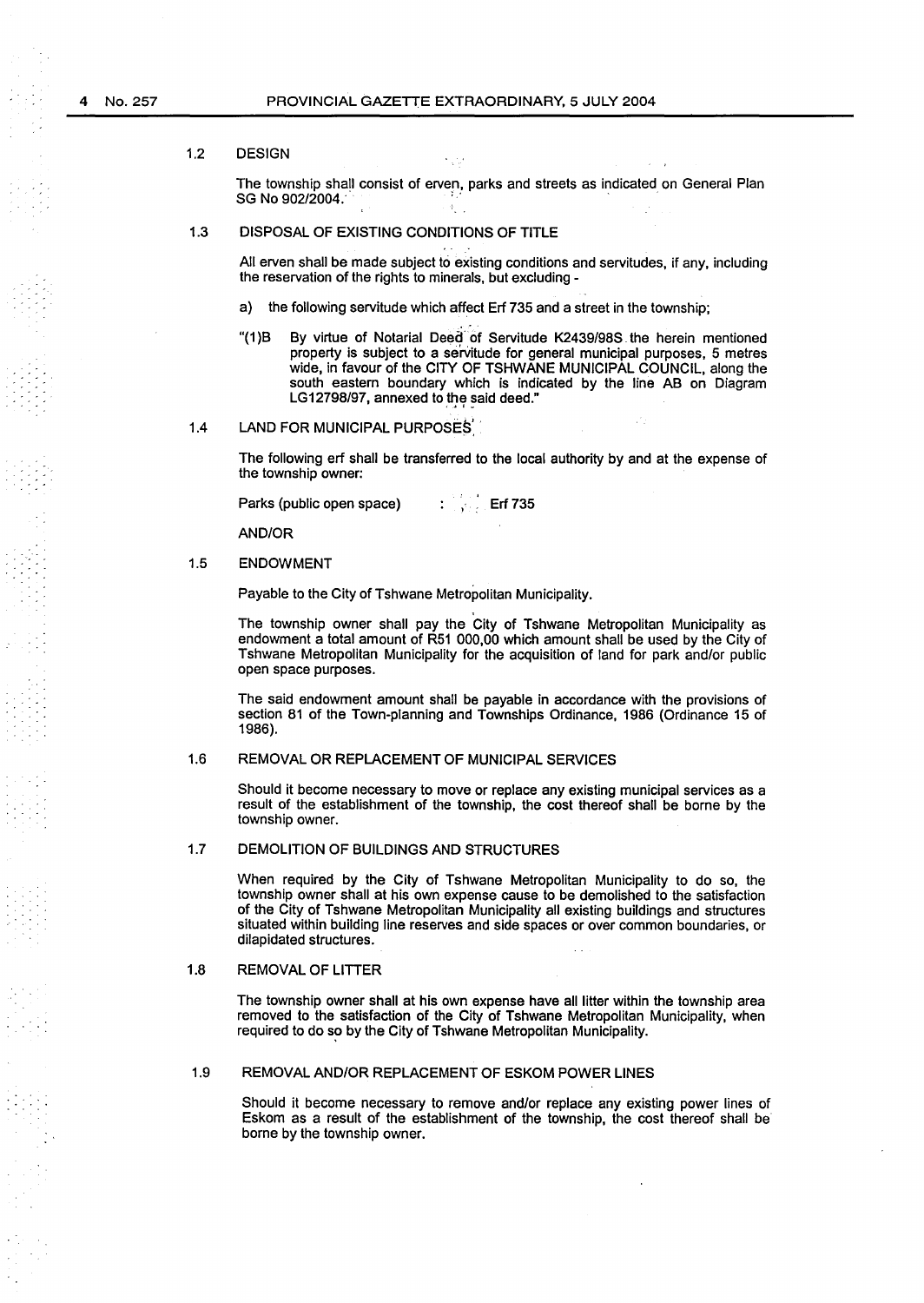### 1.10 REMOVAL AND/OR REPLACEMENT OF TELKOM SERVICES

Should it become necessary to remove and/or replace any existing Telkom services as a result of the establishment of the township, the cost thereof shall be borne by the township owner.

# 1.11 COMPLIANCE TO CONDITIONS IMPOSED BY GDACEL

The township owner shall at his own expense comply with all the conditions imposed, by which the Gauteng Department of Agricultural, Conservation, Environment and Land Affairs has granted the applicant exemption from compliance with regulations No 1182 and 1183 promulgated in terms of section 21, 22 and 26 of the Environmental Conservation Act, for the development of this township.

### 2. CONDITIONS OF TITLE

- 2.1 The erven mentioned below shall be subject to the conditions as indicated, laid down by the City of Tshwane Metropolitan Municipality in terms of the provisions of the Town-planning and Townships Ordinance, 1986 (Ordinance 15 of 1986}:
	- 2.1.1 ALL ERVEN
	- 2.1.1.1 The erf shall be subject to a servitude, 2 metre wide, for municipal services (water, sewerage, electricity and stormwater} (hereinafter referred to as "the services"), in favour of the local authority, along any two boundaries, excepting a street boundary and, in the case of a panhandle erf, an additional servitude for municipal purposes, 2 metre wide, over the entrance portion of the erf, if and when required by the local authority: Provided that the local authority may waive any such servitude.
	- 2.1.1.2 No buildings or other structures may be erected within the aforesaid servitude area and no trees with large roots may be planted within the area of such servitude or within a distance of 2 metre from it.
	- 2.1.1.3 The City of Tshwane Metropolitan Municipality shall be entitled to temporarily deposit on the land adjoining the aforesaid servitude, any material it excavates during the laying, maintenance or removal of such services and other works which in its discretion it regards necessary, and furthermore the City of Tshwane Metropolitan Municipality shall be entitled to reasonable access to the said property for the aforesaid purpose, subject to the provision that the City of Tshwane Metropolitan Municipality shall make good any damage caused during the laying, maintenance or removal of such services and other works.
	- 2.1.2 ALL ERVEN **Product and Server All ERVEN**

As this erf (stand, land, etc} forms part of an area which may be subject to dust pollution and noise as a result of open-cast mining activities, past, present or future in the vicinity thereof, the owner thereof accepts that inconvenience with regard to dust pollution and noise as a result thereof, may be experienced.

# **PLAASLIKE BESTUURSKENNISGEWING 1318**

#### STAD TSHWANE METROPOLITAANSE MUNISIPALITEIT

### VERKLARING VAN EQUESTRIA UITBREIDING 103 TOT GOEDGEKEURDE DORP

lngevolge artikel 103 van die Ordonnansie op Dorpsbeplanning en Dorpe, 1986 (Ordonnansie No 15 van 1986}, verklaar die Stad Tshwane Metropolitaanse Munisipaliteit hierby die dorp Equestria Uitbreiding 103 tot 'n goedgekeurde dorp, onderworpe aan die voorwaardes uiteengesit in die bygaande Bylae.

(K13/2/Equestria x103)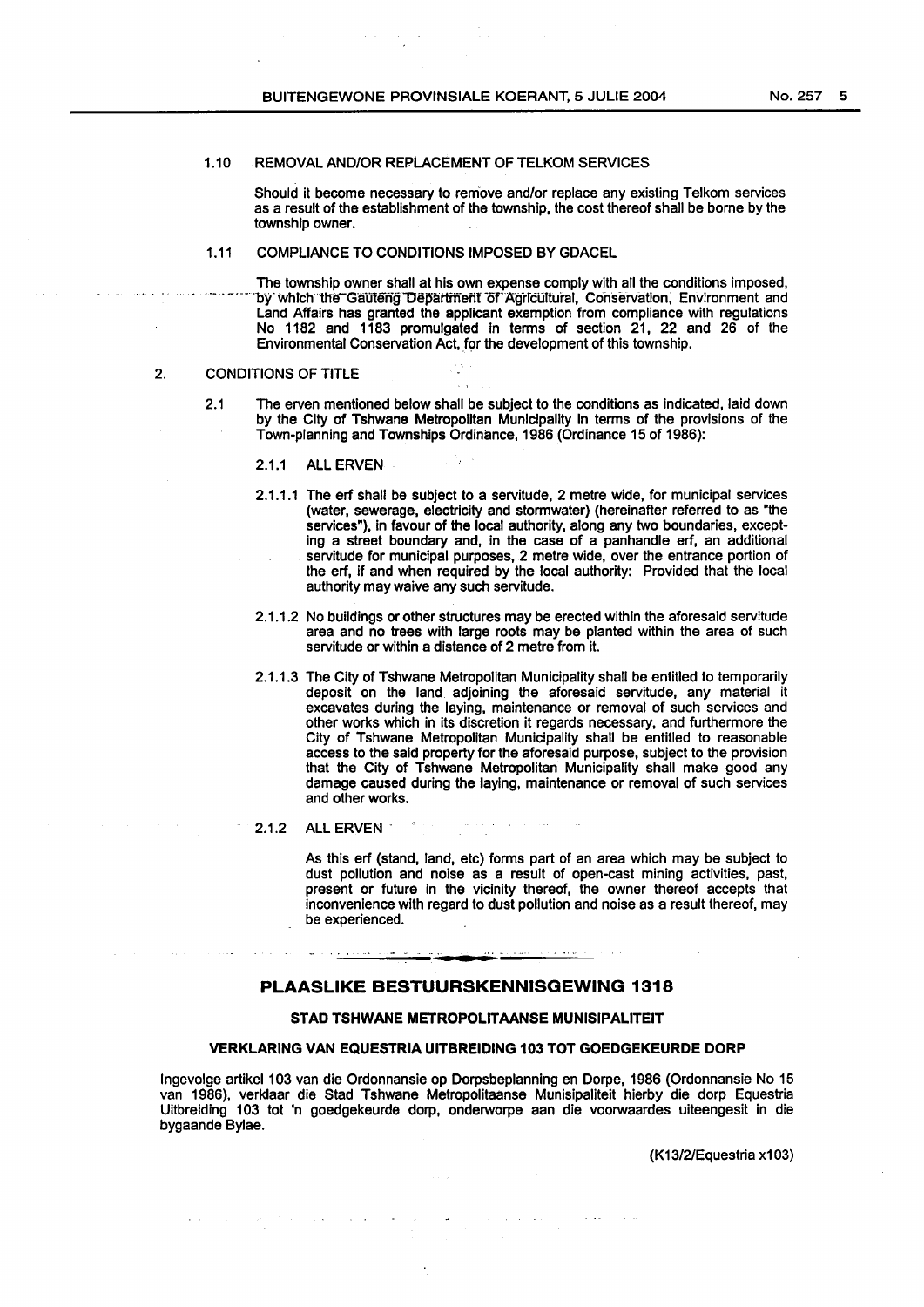# **BYLAE**

STAAT VAN VOORWAARDES WAAROP DIE AANSOEK GEDOEN DEUR LININGTON AND SONS CC INGEVOLGE DIE BEPALINGS VAN DEEL C VAN DIE ORDONNANSIE OF DORPSBE-PLANNING EN DORPE, 1986 (ORDONNANSIE NO. 15 VAN 1986), OM TOESTEMMING OM 'N DORP OF GEDEELTE 457 VAN DIE PLAAS THE WILLOWS 340 JR, GAUTENG, TE STIG, TOEGE-STAAN IS.

#### $\ddagger$ STIGTINGSVOORWAARDES

**NAAM**  $1:1$ 

Die naam van die dorn is Equestria Uitbreiding 103.

#### $17$ **ONTWERP**

Die dorp bestaan uit erwe, parke en strate soos aangedui op Algemene Plan LG No.  $902/2004.$ 

#### $1.3.$ BESKIKKING OOR BESTAANDE TITELVOORWAARDES

Alle erwe moet onderworpe gemaak word aan bestaande voorwaardes en serwitute. as daar is, met inbegrip van die voorbehoud van die regte op minerale, maar uitgesanderd-

- a) die volgende serwituut wat Erf 735 en 'n straat in die dorp raak:
- "(1)E By virtue of Notarial Deed of Servitude K2439/985 the herein mentioned property is subject to a servitude for general municipal purposes. 5 metres wide, in favour of the CITY OF TSHWANE MUNICIPAL COUNCIL, along the south eastern boundary which is indicated by the line AB on Diagram. LG12798/97, annexed to the said deed."

#### $1.42$ **GROND VIR MUNISIPALE DOELEINDES:**

Die volgende erf/erwe moet deur en op koste van die dorpseienaar aan die plaaslike bestuur oorgedra word:

Parke (openbare oopruimte) Erf 735  $\sim 10^{-1}$ 

**EN/OF** 

#### $t.E$ **BEGIFTIGING**

Betaalbaar aan die Stad Tshwane Metropolitaanse Munisipaliteit.

Die dorpseienaar moet aan die Stad Tshwane Metropolitaanse. Munisipaliteit, as begiftiging, 'n totale bedrag van R51 000,00 betaal, welke bedrag deur die Stad. Tshwane Metropolitaanse Munisipaliteit aangewend moet word vir die verkryging van arond vir park- en/of openbare-copruimtedoeleindes

Die genoemde begiftigingsbedrag is betaalbaar kragtens die bepalings van artikel 811 van die Ordonnansie op Dorpsbeplanning en Dorpe, 1986 (Ordonnansie 15 van 1986).

#### $1.66$ VERSKUIWING EN/OF VERWYDERING VAN MUNISIPALE DIENSTE

Indiem dit as: gevolg: van die stigting van die dorp nodig word om enige bestaande: munisipale: dienste. te verskuif of te vervang, moet die koste daarvan deur die dorpseienaar nedra word.

#### SLOPING VAN GEBOUE EN STRUKTURE  $T$

Die dorpseienaar moet op eie koste alle bestaande geboue en strukture wat binne. boulynreserwes en kantruimtes of oor gemeenskaplike grense gelê is, of bouvallige strukture laat sloop tot tevredenheid van die Stad Tshwane Metropolitaanse Munisipaliteit wanneer die Stad Tshwane Metropolitaanse Munisipaliteit dit vereis.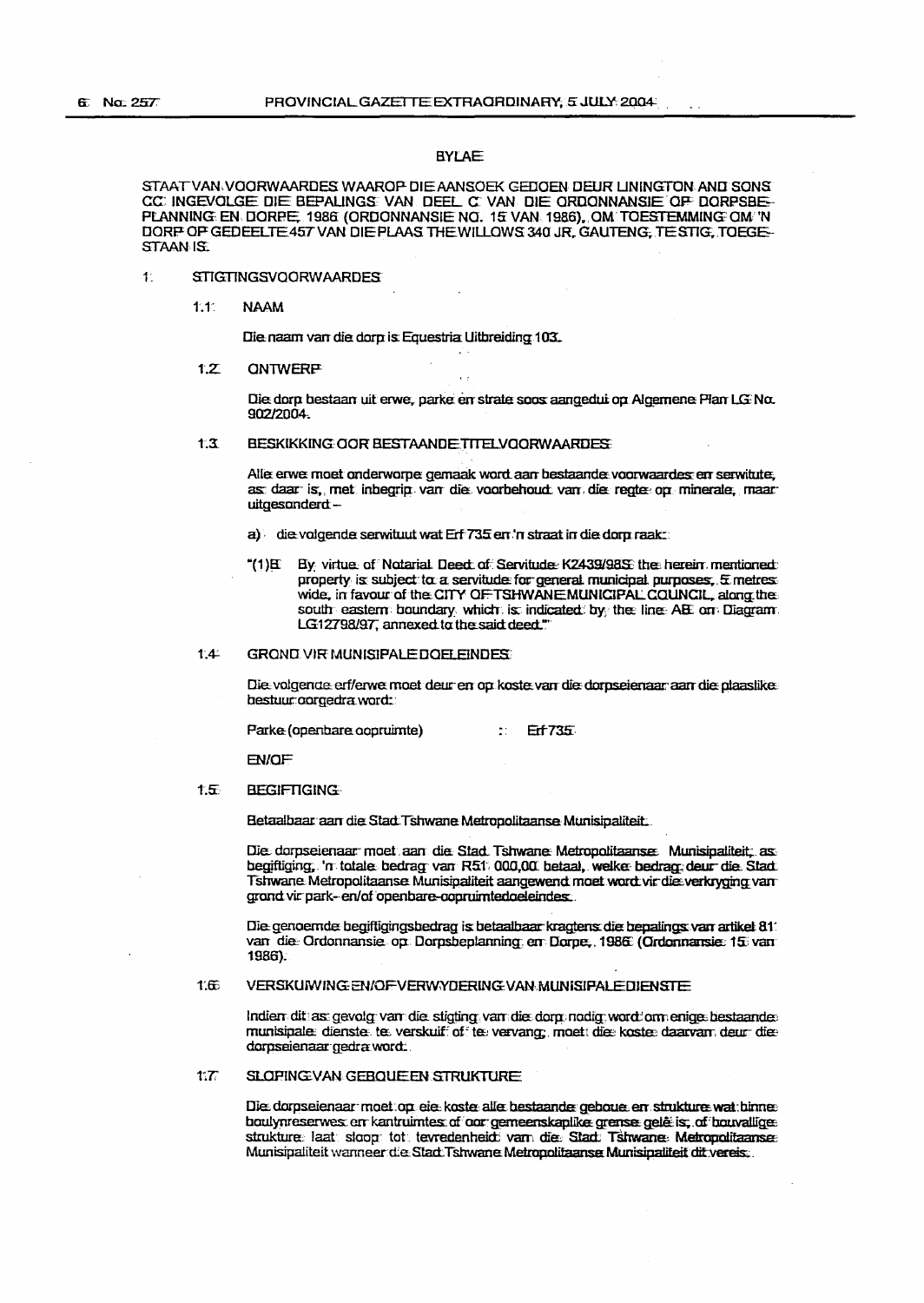### :1.8 VERWYDERING VAN ROMMEL

Die dorpseienaar moet op eie koste alle rommel binne die dorpsgebied laat verwyder : tot tevredenheid van .die Stad Tshwane Metropolitaanse Munisipaliteit wanneer die :Stad Tshwane' Metropolitaanse' Munisipaliteit dit vereis.

# 11.9 VERSKUIWING EN/OF VERWYDERING VAN ESKOM KRAGLYNE

tindien dit as gevolg van die stigting van die dorp nodig word om enige bestaande kraglyne van Eskom te verskuif, moet die koste daarvan deur die dorpseienaar gedra word.

# :1:10 VERSKUIWING EN/OF VERWYDERING VAN TELKOM DIENSTE

Indien :dit as gevolg van die sligting van die dorp nodig word om enige bestaande cdienste van TELKOM te verskuif en/of te verwyder, moet die koste daarvan deur die dorpseienaar gedra word.

'1 :11 WOIDOENJNG AAN 'VOORWAARDES DPGELe DEUR DIE 'GAUlENGSE DEPARTEMENT VAN LANDBOU, BEWARING, OMGEWING EN GRONDSAKE (Dl.BOG)

Die dorpseienaar sal op sy eie koste voldoen aan al die voorwaardes wat opgelê is deur (DLBOG) met die aansoek om vrystelling om aan die bepalings van Regulasie ~1182 1m '1183 :gepromulgeer ingevolge Erlikel21, *22* en 26 van die Wet:op Drngewingsewaring, 1989 (Wet No 73 van 1989) vir die ontwikkeling van die dorpsgebied.

### 2. TITELVOORWAARDES

- 2:1 Die erwe hieronder genoem, is onderworpe aan die voorwaardes soos aangedui, ·npgele deur die BtadTshwane Metropolitaanse Munisipaliteit ingevolge rlie.bepalings van die Ordonnansie op Dorpsbeplanning en Dorpe, 1986 (Ordonnansie \* 15 van ~1986): .
	- 2:1:1 .AL.lEERWE
	- 2:1:1:1 Die erf is onderworpe aan 'n serwituut,.2 meter breed, vir munisipale dienste (water, rriool, elektrisiteit, stormwater) (hiema "die dienste" genoem), ten gunste van die Stad 'Tshwane 'Metropolitaanse 'Munisipaliteit ! langs enige !twee grense, uitgesonderd 'n straatgrens en, in die geval van 'n pypsteelerf, ·n addisionele serwituut vir munisipale doeleindes, 2 meter:.breed, oor die toegangsgedeelte van die erf, indien en wanneer die plaaslike bestuur dit verlang: Met dien verstande dat die plaaslike bestuur van enige sodanige .serwituut mag afsien.
	- 2:1:12 Geen geboue of ander strukture mag binne die voornoemde serwituutgebied opgerig word nie en geen grootwortelbome mag binne die gebied van sodanige serWituut of binne 'n afstand van 2 meter daarvan geplant word nie.
	- :2:1:1.3 Die Stad Tshwane Metropolitaanse Munisipaliteit is daarop geregtig om Enige materiaal wat deur hom uitgegrawe word tydens die aanleg, onderhoud of verwydering van sodanige dienste en ander werke wat hy na goeddunke noodsaaklik ag, tydelik te plaas op grond wat aan die voornoemde serwituut grens, en voorts is die Stad Tshwane Metropolitaanse Munisipaliteit geregtig op redelike toegang tot genoemde grond vir die voomoemde doel, onderworpe daaraan dat die Stad Tshwane Metropolitaanse Munisipaliteit enige skade vergoed wat gedurende die aanleg, onderhoud of verwydering van sodanige dienste en ander werke veroorsaak word.

### 2:1.2 ALLE ERWE

Aangesien hierdie erf (standplaas, grond ens) deel vorm van 'n gebied wat blootgestel mag wees aan stofbesoedeling en geraas as gevolg van oopgroef myn aktiwiteite in die verlede, huidige of toekoms in die omgewing daarvan, aanvaar die eienaar dat ongerief ten opsigte van stofbesoedeling en geraas as gevolg daarvan ondervind mag word.